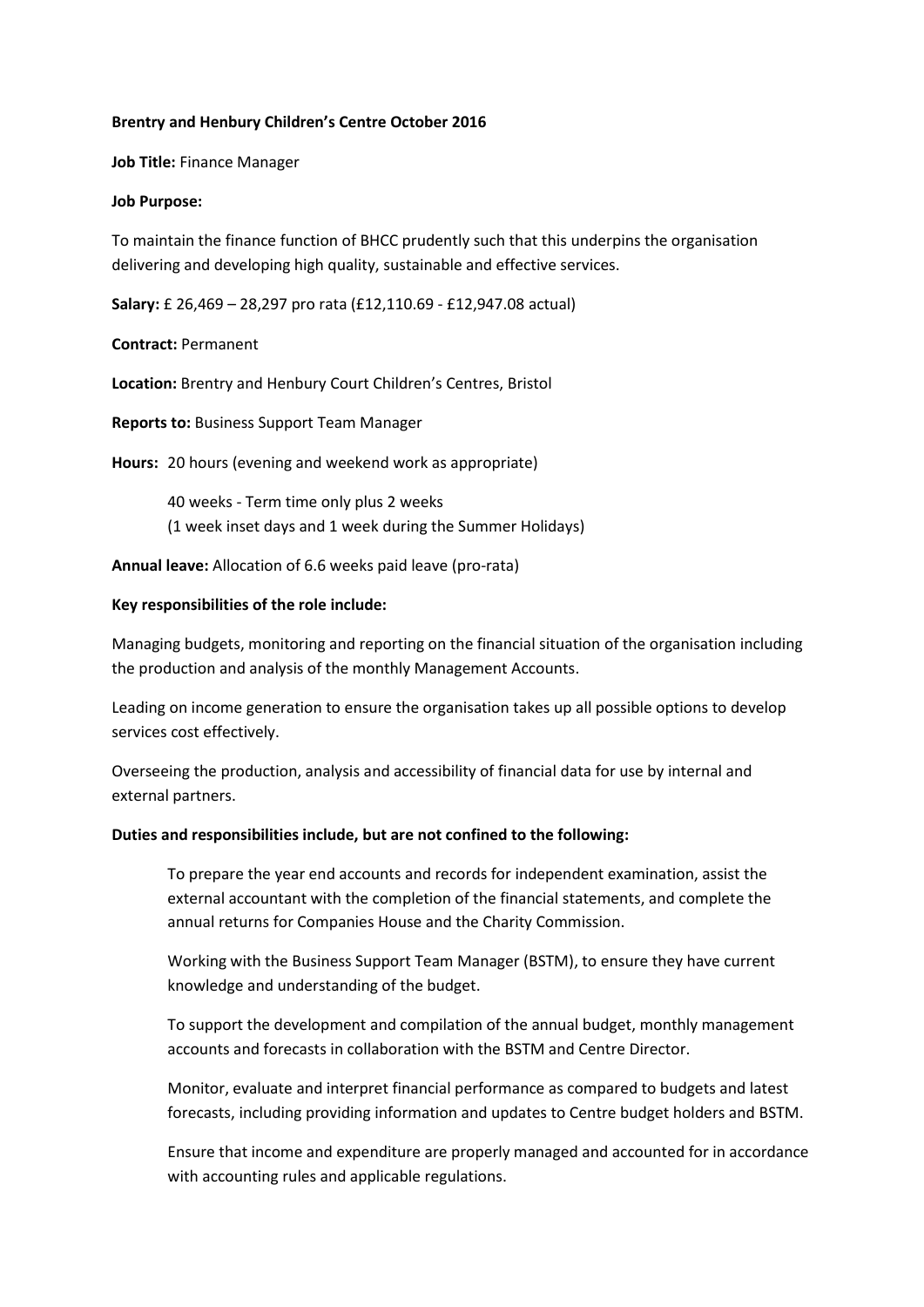Debt management including management of repayment plans

Responsible for monitoring of and ensuring compliance with all financial controls ensuring all risks are mitigated, as far as is possible.

Support on identifying and generating income, enabling the organisation to further enhance key service provision e.g. applications for grants, capitalising on all income streams, income from building hire, all income due received.

Maintain a focus and lead on ensuring cost-effectiveness obtaining value for money on the purchase of goods and services.

Completion of all financial reporting to external organisations as required.

To maintain, and amend where necessary, financial procedures and administrative systems to ensure accurate capture of financial information as required.

To process claims for Gift Aid

To undertake additional duties and responsibilities as required, commensurate with the role.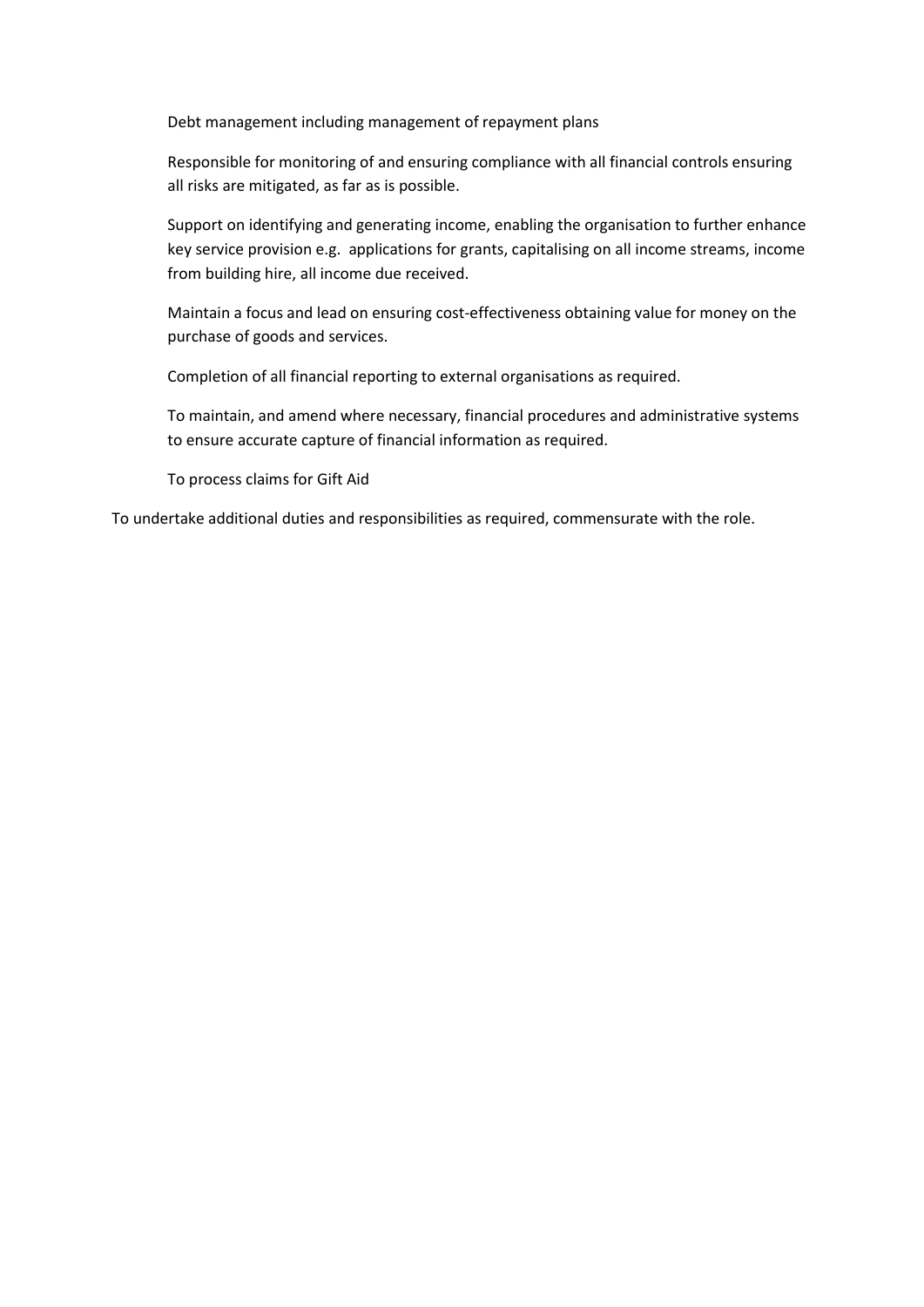## **Individual Specification**.

# **Key attributes**

- Exemplary professional standards, sound business judgement and clear decision making based on thorough analysis and attention to detail.
- Willingness to take responsibility whilst working in a collaborative and diplomatic manner with colleagues, the wider team and partners.
- Excellent communication and presentation skills both orally and in the written word.
- Strong organisational skills teamed with flexibility and a pragmatic approach to problem solving.
- Highly motivated, persistent and innovative in responding to challenges in a constantly changing financial environment.
- Committed to delivering a high quality services for local families

# **Experience and skills**

## **Essential**

- Experience of maintaining the entire accounting function of a business using SAGE accounting software.
- Demonstrable experience and competence of operating Excel software
- Experience in production of monthly management accounts and annual budgets.
- Experience in managing a significant budget and use of financial management systems.
- Knowledge of relevant accounting rules.
- Proven experience in presenting concise clear financial reports and robust business proposals.
- An ability to prioritise work, manage time and ensure targets and deadlines are met.
- Evidence of a working knowledge of the Data Protection regulations and their application in the work place.

#### **Desirable**

- Experience of working in the public sector or voluntary organisations.
- Knowledge of government legislation related to Children's Centre Services including Ofsted guidance and requirements.
- An understanding of the workings and responsibilities of a board of trustees and voluntary organisation
- Evidence of a commitment to continuing professional development, research and best practice.
- An interest in and commitment to the values of building community cohesion to increase networks of support.
- Experience in delivering training
- Experience of funding application writing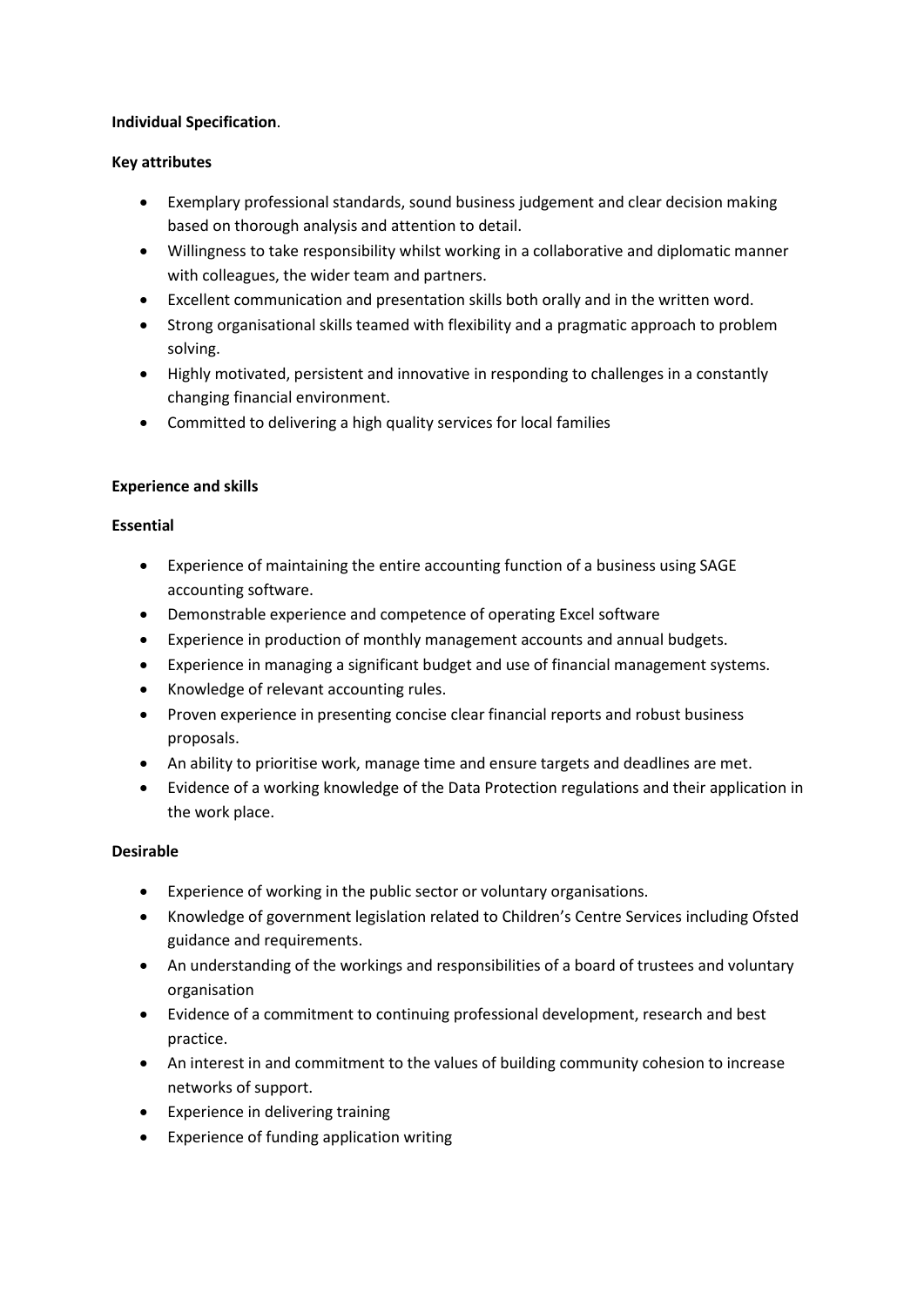## **Educational requirements**

# **Essential**

AAT Qualification, part-qualified ACCA, ACA or CIMA, or equivalent

## **Desirable**

- Evidence of relevant Post Graduate Study
- Evidence of Professional Development

## **Additional requirements**

 This role will cover multiple locations and the need may arise for some travel as part of the role.

# **General**

- So far as is reasonably practicable, the post holder must ensure that safe working practices are adopted by employees, and in premises/work areas for which the post holder is responsible, to maintain a safe working environment for employees and service users. These are defined in BHCC policies.
- Work in compliance with the Codes of Conduct and Regulations outlined in BHCC Employee Handbook and its commitment to equal opportunities.
- Ensure that output and quality of work is of a high standard and complies with current legislation/expectations.